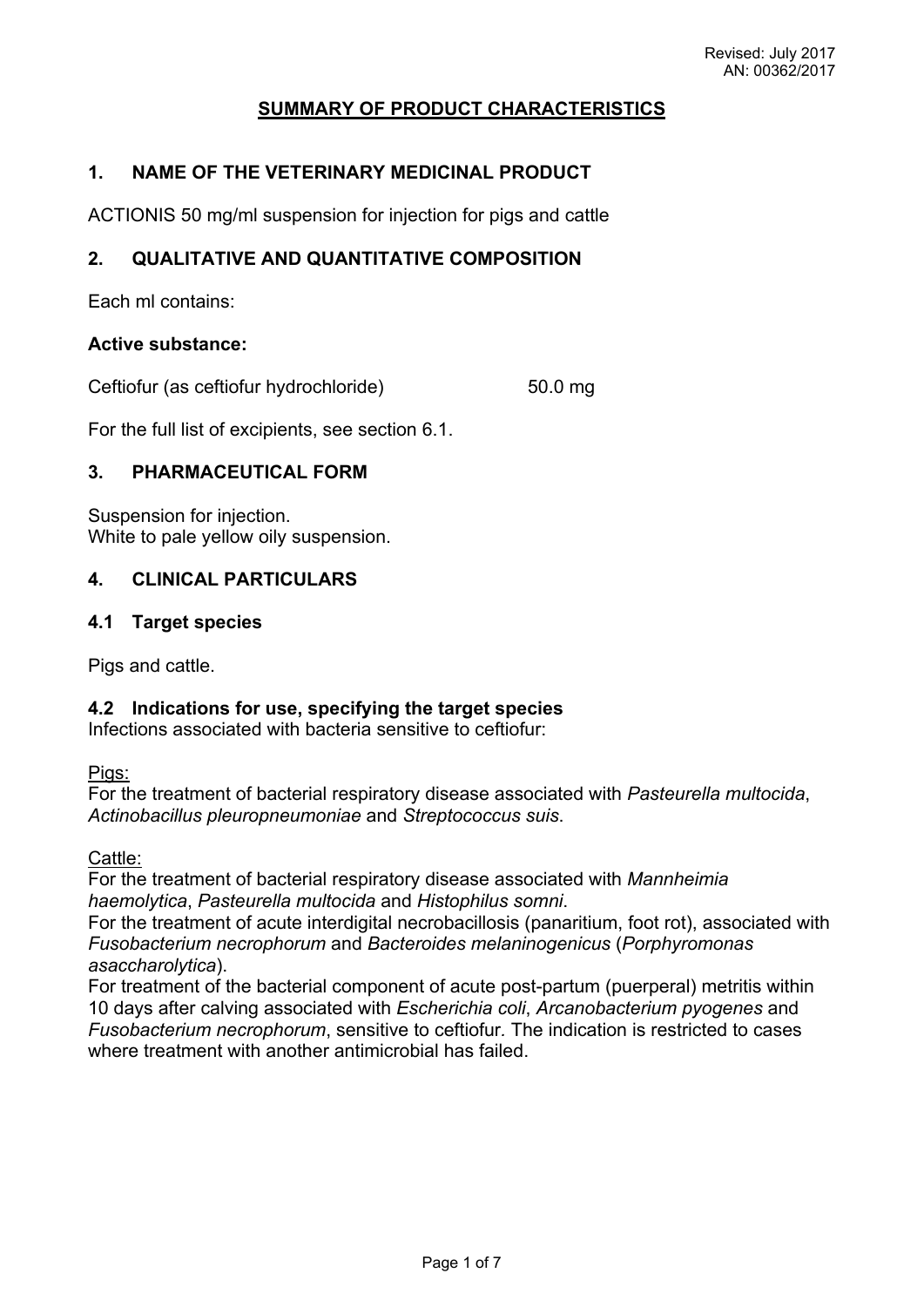# **4.3 Contraindications**

Do not use in cases of hypersensitivity to ceftiofur and other  $\beta$ -lactam antibiotics or to any of the excipients.

Do not use in cases of known resistance to ceftiofur or other beta-lactam antibiotics*.* Do not inject intravenously.

Do not use in poultry (including eggs) due to risk of spread of antimicrobial resistance to humans.

## **4.4 Special warnings for each target species**

None.

## **4.5 Special precautions for use**

Special precautions for use in animals

This product does not contain an antimicrobial preservative.

The product selects for resistant strains such as bacteria carrying extended spectrum betalactamases (ESBL) and may constitute a risk to human health *if these strains disseminate to humans e.g. via food*. For this reason, the product should be reserved for the treatment of clinical conditions which have responded poorly, or are expected to respond poorly (refers to very acute cases when treatment must be initiated without bacteriological diagnosis) to first line treatment. Official, national and regional antimicrobial policies should be taken into account when the product is used. Increased use, including use of the product deviating from the instructions given in the SPC, may increase the prevalence of such resistance.

Whenever possible, the product should only be used based on susceptibility testing. The product is intended for treatment of individual animals. Do not use for disease prevention or as a part of heard health programmes. Treatment of groups of animals should be strictly restricted to ongoing disease outbreaks according to the approved conditions of use.

Do not use as prophylaxis in case of retained placenta.

Shake vigorously before use during 1 minute or until the complete resuspendability of the product.

Special precautions to be taken by the person administering the veterinary medicinal product to animals

Penicillins and cephalosporins may cause hypersensitivity (allergy) following injection, inhalation, ingestion or skin contact. Hypersensitivity to penicillins may lead to crossreactions to cephalosporins and vice versa. Allergic reactions to these substances may occasionally be serious.

Handle this product with great care to avoid exposure taking all recommended precautions.

Do not handle this product if you know you are sensitised, or if you have been advised not to work with such preparations.

In case of accidental self-injection, seek medical advice immediately and show the package leaflet or the label to the physician.

Swelling of the face, lips or eyes or difficulty in breathing are more serious symptoms and require urgent medical attention.

Wash hands after use.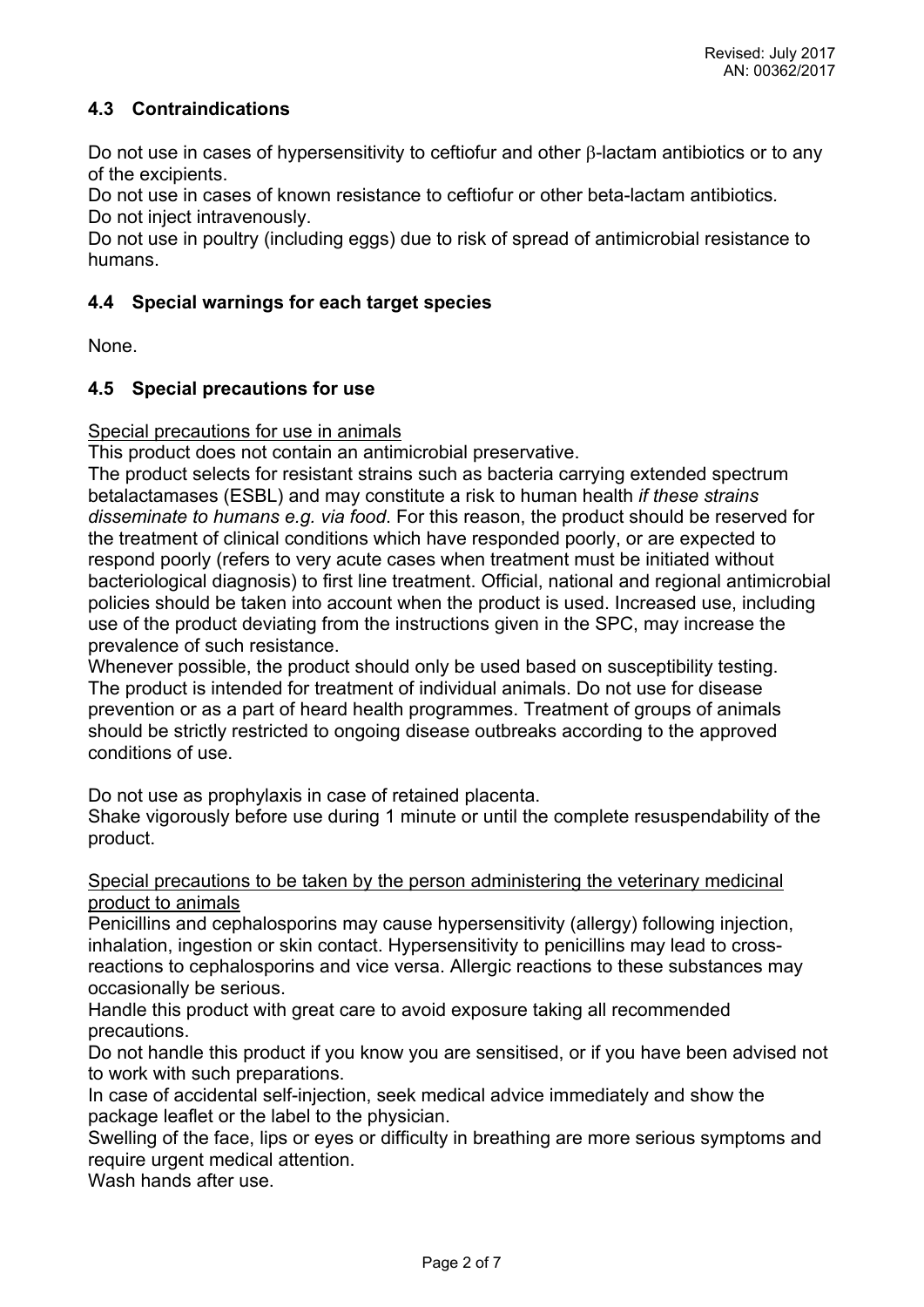## **4.6 Adverse reactions (frequency and seriousness)**

Hypersensitivity reactions unrelated to dose, or allergic reactions (e.g. skin reactions, anaphylaxis) may occur in very rare cases. In case of the occurrence of allergic reaction the treatment should be withdrawn.

In pigs, mild reactions at the injection site, such as discoloration of the fascia or fat, have been observed in very rare cases in some animals for up to 20 days after injection.

In cattle, mild inflammatory reactions at the injection site, such as tissue oedema and discoloration of the subcutaneous tissue and/or fascial surface of the muscle may be observed in very rare cases. Clinical resolution is reached in most animals by 10 days after injection although slight tissue discoloration may persist for 28 days or more.

The frequency of adverse reactions is defined using the following convention: - Very common (more than 1 in 10 animals displaying adverse reaction(s) during the course of one treatment).

- Common (more than 1 but less than 10 animals in 100 animals).

- Uncommon (more than 1 but less than 10 animals in 1,000 animals).

- Rare (more than 1 but less than 10 animals in 10,000 animals).

- Very rare (less than 1 animal in 10,000 animals, including isolated reports).

### **4.7 Use during pregnancy, lactation or lay**

Laboratory studies have not produced any evidence of a teratogenic, foetotoxic or maternotoxic effects.

The safety of the veterinary medicinal product has not been established during pregnancy or lactation.

Use only accordingly to the benefit/risk assessment by the responsible veterinarian.

### **4.8 Interaction with other medicinal products and other forms of interaction**

The bactericidal properties of cephalosporins are antagonized by simultaneous use of bacteriostatic antibiotics (macrolides, sulfonamides and tetracyclines). Aminoglycosides may have a potentiating effect on cephalosporins.

## **4.9 Amounts to be administered and administration route**

Pigs:

3 mg ceftiofur /kg bw/day for 3 days via intramuscular route, i.e. 1 ml/16 kg bw at each injection.

Cattle:

Respiratory disease: 1 mg ceftiofur /kg bw/day for 3 to 5 days by subcutaneous injection, i.e. 1 ml/50 kg bw at each injection.

Acute interdigital necrobacillosis: 1 mg/kg bw/day for 3 days by subcutaneous injection, i.e. 1 ml/50 kg bw at each injection.

Acute post-partum metritis within 10 days after calving: 1 mg/kg bw/day for 5 consecutive days by subcutaneous injection, i.e. 1 ml/50 kg bw at each injection.

In case of acute post-partum metritis, additional supportive therapy might be required in some cases.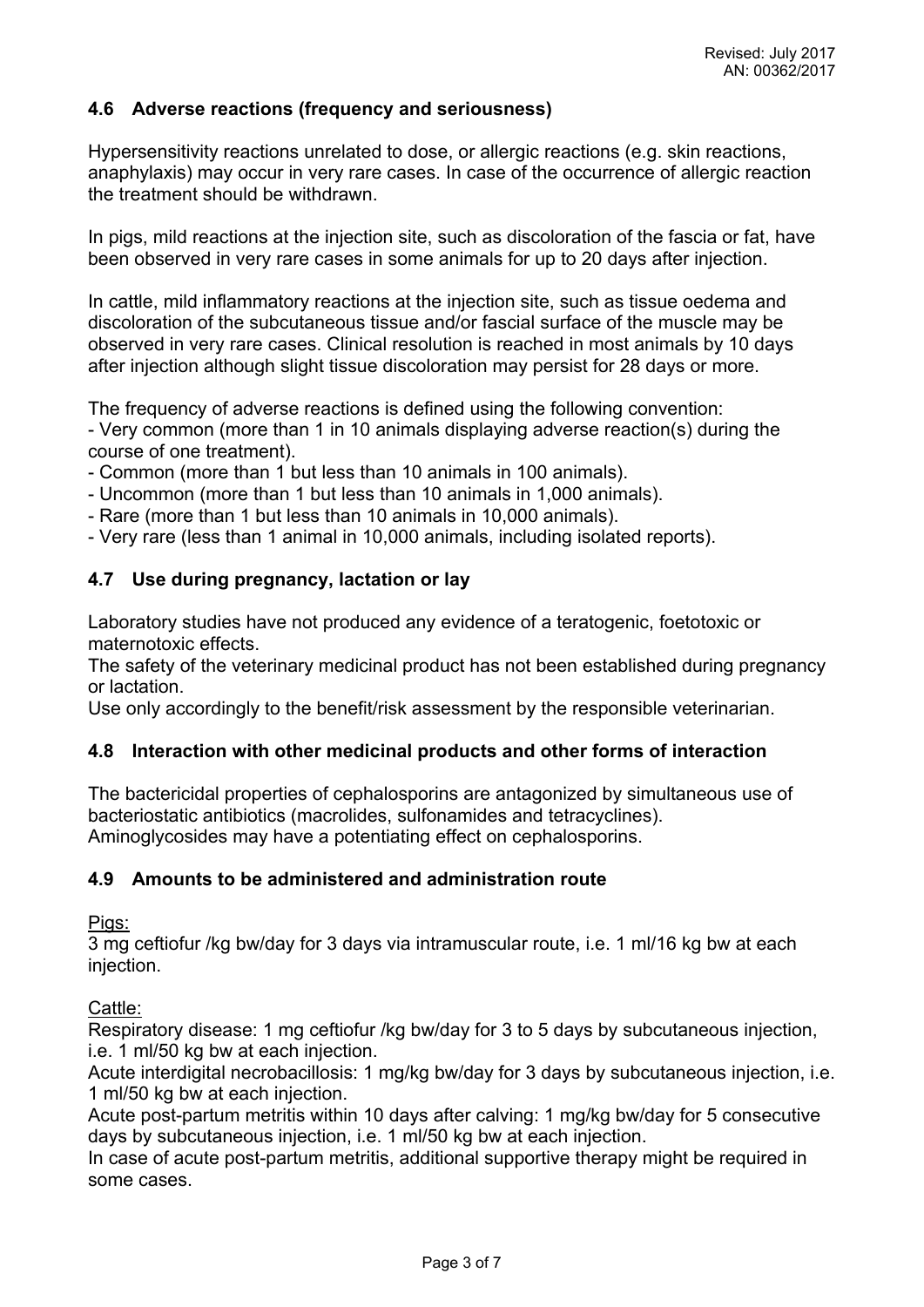To ensure a correct dosage, body weight should be determined as accurately as possible to avoid under dosing.

Not more than 5 ml should be administered at any one intramuscular injection site in pigs or 7 ml at any one subcutaneous injection site in cattle. Subsequent injections must be given at different sites.

Shake vigorously before use during 1 minute or until the complete resuspendability of the product.

The user should select the most appropriate vial size.

#### **4.10 Overdose (symptoms, emergency procedures, antidotes), if necessary**

The low toxicity of ceftiofur has been demonstrated in pigs using ceftiofur sodium at doses in excess of 8 times the recommended daily dose of ceftiofur intramuscularly administered for 15 consecutive days.

In cattle, no signs of systemic toxicity have been observed following substantial parenteral overdosages.

#### **4.11 Withdrawal period(s)**

Cattle: Meat and offal: 6 days. Milk: zero hours.

Pigs: Meat and offal: 6 days.

### **5. PHARMACOLOGICAL PROPERTIES**

Phamacotherapeutic group: Antibacterials for systemic use, third generation cephalosporins. ATCvet code: QJ01DD90

#### **5.1 Pharmacodynamic properties**

Ceftiofur is a third generation cephalosporin, which is active against many Gram-positive and Gram-negative bacteria, including  $\beta$ -lactamase producing strains. Like all beta-lactam antibiotics, ceftiofur inhibits the bacterial cell wall synthesis, thereby exerting bactericidal properties.

Beta-lactams act by interfering with synthesis of the bacterial cell wall. Cell wall synthesis is dependent on enzymes that are called penicillin-binding proteins (PBP's). Bacteria develop resistance to cephalosporins by four basic mechanisms: 1) altering or acquiring penicillin binding proteins insensitive to an otherwise effective  $\beta$ -lactam; 2) altering the permeability of the cell to  $\beta$ -lactams; 3) producing  $\beta$ -lactamases that cleave the  $\beta$ -lactam ring of the molecule, or 4) active efflux.

Some  $\beta$ -lactamases, documented in Gram-negative enteric organisms, may confer elevated MICs to varying degrees to third and fourth generation cephalosporins, as well as penicillins, ampicillins,  $\beta$ -lactam inhibitor combinations, and first and second generation cephalosporins.

Ceftiofur is active against the following microorganisms which are involved in respiratory diseases in pigs: *Pasteurella multocida*, *Actinobacillus pleuropneumoniae* and *Streptococcus suis*. *Bordetella bronchiseptica* is intrinsically non-susceptible to ceftiofur.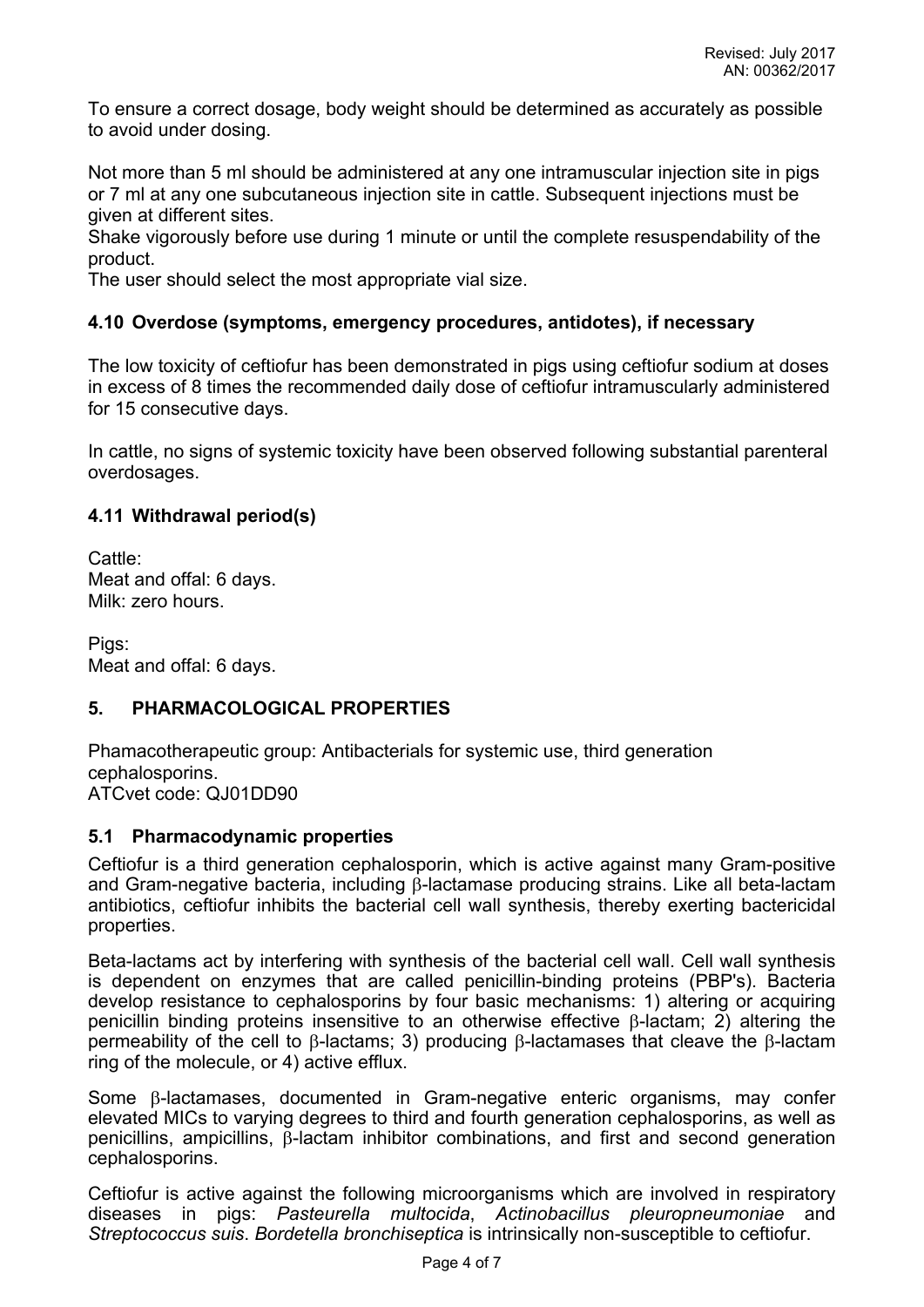It is also active against bacteria involved in respiratory disease in cattle: *Pasteurella multocida*, *Mannheimia haemolytica*, *Histophilus somni*; bacteria involved in acute bovine foot rot (interdigital necrobacillosis) in cattle: *Fusobacterium necrophorum*, *Bacteroides melaninogenicus* (*Porphyromonas asaccharolytica*); and bacteria associated with acute post-partum (puerperal) metritis in cattle: *Escherichia coli*, *Arcanobacterium pyogenes* and *Fusobacterium necrophorum*.

The following Minimum Inhibitory Concentrations (MIC) have been determined for ceftiofur in European isolates of target bacteria, isolated from diseased animals:

|                                                                                                | <b>PIGS</b>            |                                   |  |
|------------------------------------------------------------------------------------------------|------------------------|-----------------------------------|--|
| Organism (number of isolates)<br>Actinobacillus pleuropneumoniae (28) $\leq$ 0.03 <sup>*</sup> | MIC range $(\mu g/mL)$ | $MIC90 (\mu g/mL)$<br>$\leq 0.03$ |  |
| Pasteurella multocida (37)                                                                     | $\leq$ 0.03 - 0.13     | $\leq 0.03$                       |  |
| Streptococcus suis (495)                                                                       | $\leq$ 0.03 - 0.25     | $\leq 0.03$                       |  |
| <b>Cattle</b>                                                                                  |                        |                                   |  |
| Organism (number of isolates)                                                                  | MIC range $(\mu g/mL)$ | $MIC90 (\mu g/mL)$                |  |
| Mannheimia spp. (87)                                                                           | $\leq 0.03^*$          | $\leq 0.03$                       |  |
| Pasteurella multocida (42)                                                                     | $\leq$ 0.03 - 0.12     | $\leq 0.03$                       |  |
| Histophilus somni (24)                                                                         | $\leq 0.03^{*}$        | $\leq 0.03$                       |  |
| Arcanobacterium pyogenes (123)                                                                 | $\leq$ 0.03 - 0.5      | 0.25                              |  |
| Escherichia coli (188)                                                                         | $0.13 - 32.0$          | 0.5                               |  |
| Fusobacterium necrophorum (67)                                                                 |                        |                                   |  |
| <i>(isolates from cases of foot rot)</i>                                                       | $\leq$ 0.06 - 0.13     | ND.                               |  |
| Fusobacterium necrophorum (2)                                                                  |                        |                                   |  |
| (isolates from cases of acute metritis) $\leq 0.03$ - 0.06                                     |                        | ND                                |  |

\*No range; all isolates yielded the same value. ND: not determined.

The following breakpoints are recommended by NCCLS for bovine and porcine respiratory pathogens currently on the label for ACTIONIS:

| <b>Zone Diameter (mm)</b> | MIC (µg/mL) | Interpretation   |
|---------------------------|-------------|------------------|
| > 21                      | $\leq 2.0$  | (S) Susceptible  |
| 18 - 20                   | 4.0         | (I) Intermediate |
| $\leq 17$                 | $\geq 8.0$  | (R) Resistant    |

No breakpoints have been determined to date for the pathogens associated with foot rot or acute post-partum metritis in cows.

### **5.2 Pharmacokinetic particulars**

After administration, ceftiofur is quickly metabolised to desfuroylceftiofur, the principal active metabolite.

Desfuroylceftiofur has an equivalent anti-microbial activity to ceftiofur against the bacteria involved in respiratory disease in animals. The active metabolite is reversibly bound to plasma proteins. Due to transportation with these proteins, the metabolite concentrates at a site of infection, is active and remains active in the presence of necrotic tissue and debris.

In pigs given a single intramuscular dose of 3 mg/kg body weight (bw), maximum plasma concentrations of 11.8  $\pm$  1.67 µg/mL were reached after 1 hour; the terminal elimination half-life (t<sup>1</sup>/<sub>2</sub>) of desfuroylceftiofur was 16.7  $\pm$  2.3 hours. No accumulation of desfuroylceftiofur has been observed after a dose of 3 mg ceftiofur/kg bw/day administered daily over 3 days.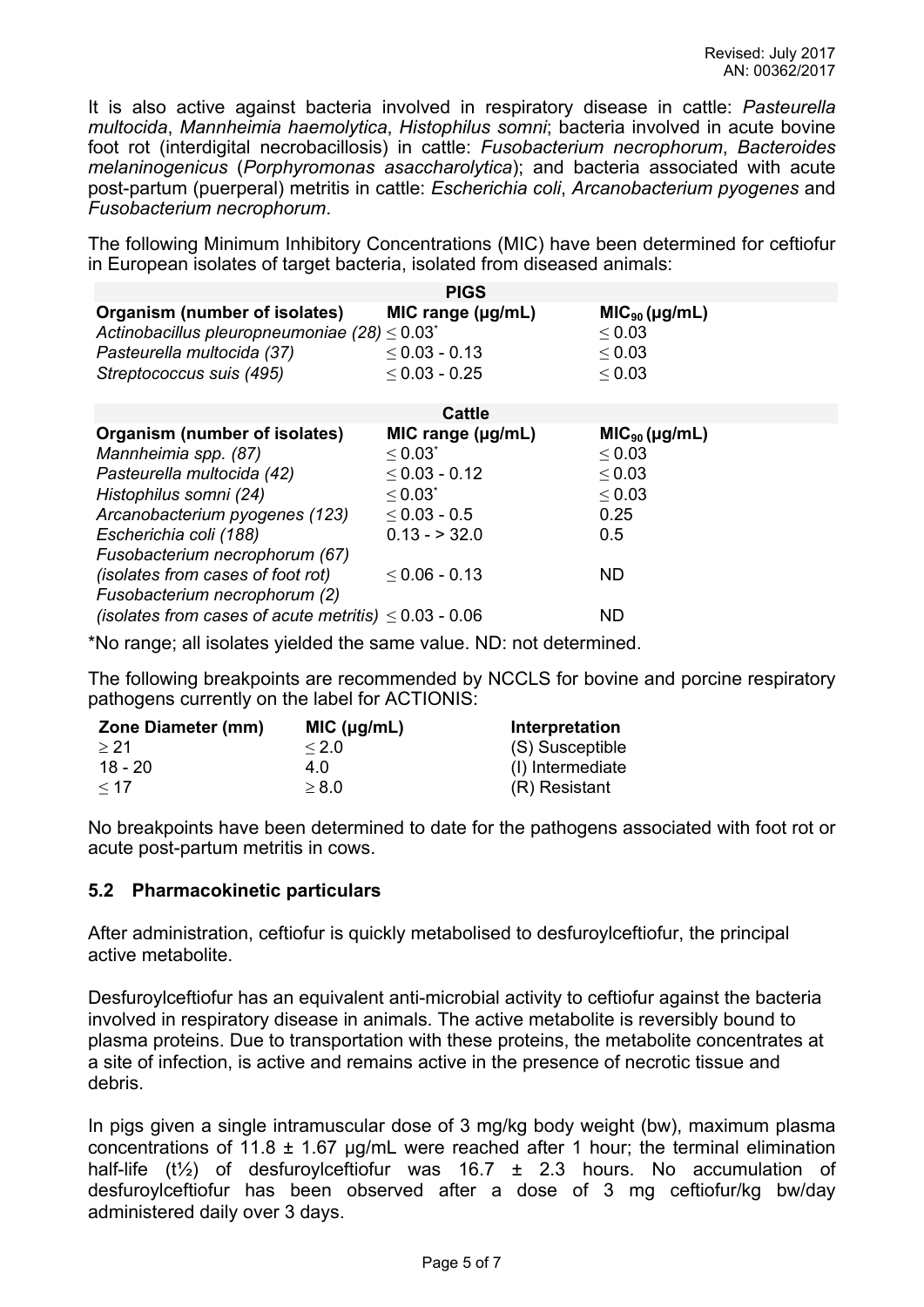The elimination occurred mainly via the urine (more than 70 %). Average recoveries in faeces accounted for approximately 12-15 % of the drug.

Ceftiofur is completely bioavailable following intramuscular administration.

After a single 1 mg/kg dose given subcutaneously to cattle, maximum plasma levels of 2.85 ± 1.11 µg/mL are reached within 2 hours after administration. In healthy cows, a Cmax of 2.25  $\pm$  0.79 µg/mL was reached in the endometrium 5  $\pm$  2 hours after a single administration. Maximum concentrations reached in caruncles and lochiae of healthy cows were  $1.11 \pm 0.24$  µg/mL and  $0.98 \pm 0.25$  µg/mL, respectively.

The terminal elimination half-life (t<sup>1</sup>/<sub>2</sub>) of desfuroylceftiofur in cattle is 11.5  $\pm$  2.57 hours. No accumulation was observed after a daily treatment over 5 days. The elimination occurred mainly via the urine (more than 55 %); 31 % of the dose was recovered in the faeces. Ceftiofur is completely bioavailable following subcutaneous administration.

## **6. PHARMACEUTICAL PARTICULARS**

### **6.1 List of excipients**

Aluminum monostearate Polysorbate 80 Triglycerides, medium-chain.

### **6.2 Major Incompatibilities**

In the absence of compatibility studies, this veterinary medicinal product must not be mixed with other veterinary medicinal products.

### **6.3 Shelf life**

Shelf life of the veterinary medicinal product as packaged for sale: 2 years. Shelf life after first opening the immediate packaging: 28 days.

#### **6.4 Special precautions for storage**

This veterinary medicinal product does not require any special storage conditions.

### **6.5 Nature and composition of immediate packaging**

Cardboard box with 1 type II colourless glass vial containing 100ml or 250 ml with a type I bromobutyl rubber stopper and aluminium cap or flip-off cap.

Cardboard box with 1 polyethylene terephthalate (PET) vial of 100ml or 250ml with a type I bromobutyl rubber stopper and aluminium cap or flip-off cap.

Formats: Box with 1 glass vial of 100 ml. Box with 1 glass vial of 250ml Box with 1 polyethylene terephthalate (PET) vial of 100ml. Box with 1 polyethylene terephthalate (PET) vial of 250ml. Not all pack sizes may be marketed.